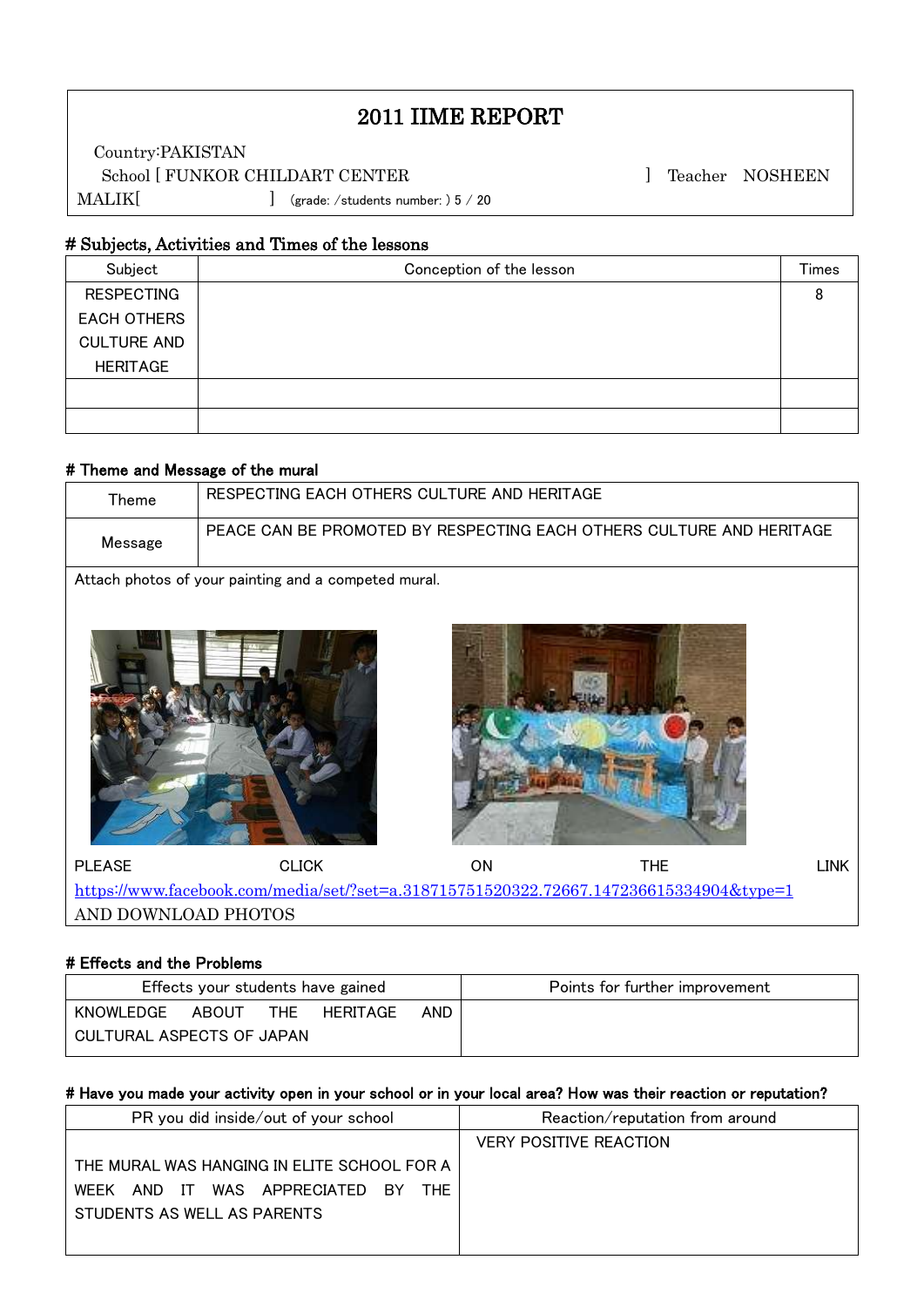## # Flow of the Activity

| Content      | Month                         | What you did                                                  | Your students attitude/reflection |                            | Subject |
|--------------|-------------------------------|---------------------------------------------------------------|-----------------------------------|----------------------------|---------|
| Introduction | <b>DEC</b>                    | STUDENTS HAD A VERY                                           | <b>THE</b><br><b>STUDENTS</b>     | <b>VERY</b><br><b>VERY</b> |         |
|              |                               | <b>INTERESTING</b><br><b>VIDEO</b>                            | <b>EXPRESSIVE</b>                 |                            |         |
|              |                               | <b>CONFERENCE</b>                                             |                                   |                            |         |
|              |                               |                                                               |                                   |                            |         |
|              |                               | <b>STUDIED</b><br><b>ABOUT</b><br><b>THE</b>                  | <b>THE</b><br><b>STUDENTS</b>     | <b>WERE</b><br><b>VERY</b> |         |
| Research     | DEC-MARCH                     | <b>IMPORTANT</b><br><b>HERITAGE</b>                           | <b>INTERESTED</b>                 |                            |         |
|              |                               | <b>SITES IN JAPAN</b>                                         |                                   |                            |         |
|              | <b>THIS</b>                   |                                                               |                                   |                            |         |
|              | SHOULD BE                     |                                                               |                                   |                            |         |
|              | <b>ANSWERED</b>               |                                                               |                                   |                            |         |
|              | BY THE                        |                                                               |                                   |                            |         |
|              |                               |                                                               |                                   |                            |         |
| Composition  | <b>JAPANESE</b>               |                                                               |                                   |                            |         |
|              | <b>SCHOOL AS</b>              |                                                               |                                   |                            |         |
|              | <b>THEY</b><br><b>STARTED</b> |                                                               |                                   |                            |         |
|              | THE MURAL                     |                                                               |                                   |                            |         |
|              | <b>FIRST</b>                  |                                                               |                                   |                            |         |
|              |                               | On the 6th March 2012 the "Elite                              |                                   |                            |         |
|              |                               | School" of Islamabad finished a                               |                                   |                            |         |
|              |                               |                                                               |                                   |                            |         |
|              |                               | big mural painting, which has                                 |                                   |                            |         |
|              |                               | been already started by pupils of                             |                                   |                            |         |
|              |                               | the "Minami Tsurumaki School" in                              |                                   |                            |         |
|              |                               | Japan. The Japanese boys and                                  |                                   |                            |         |
|              |                               | girls have painted on the left side                           |                                   |                            |         |
|              |                               | historical<br>famous<br>and<br>the                            |                                   |                            |         |
|              |                               | Badshahi Mosque of Lahore.                                    |                                   |                            |         |
|              |                               | Above it they drew the flag of                                |                                   |                            |         |
|              |                               | Pakistan and a white dove.                                    |                                   |                            |         |
|              | <b>MARCH</b>                  | Because of this the Pakistani                                 |                                   |                            |         |
| Painting     |                               | children also wanted to paint a                               |                                   |                            |         |
|              |                               | well-known and old building of                                |                                   |                            |         |
|              |                               | Japan. After a short discuussion                              |                                   |                            |         |
|              |                               | and some explanation of Fauzia                                |                                   |                            |         |
|              |                               | Minallah, the kids decided to draw                            |                                   |                            |         |
|              |                               | the "Itsukushima Shrine". It is a                             |                                   |                            |         |
|              |                               | famous<br>shrine<br>very<br>near<br>Hiroshima.<br>Furthermore |                                   |                            |         |
|              |                               | they                                                          |                                   |                            |         |
|              |                               | painted Mount Fuji, a white dove,                             |                                   |                            |         |
|              |                               | and the Japanesse flag too. This                              |                                   |                            |         |
|              |                               | should be a symbol of peaceful                                |                                   |                            |         |
|              |                               | friendship between Pakistan and                               |                                   |                            |         |
|              |                               | Japan.                                                        |                                   |                            |         |